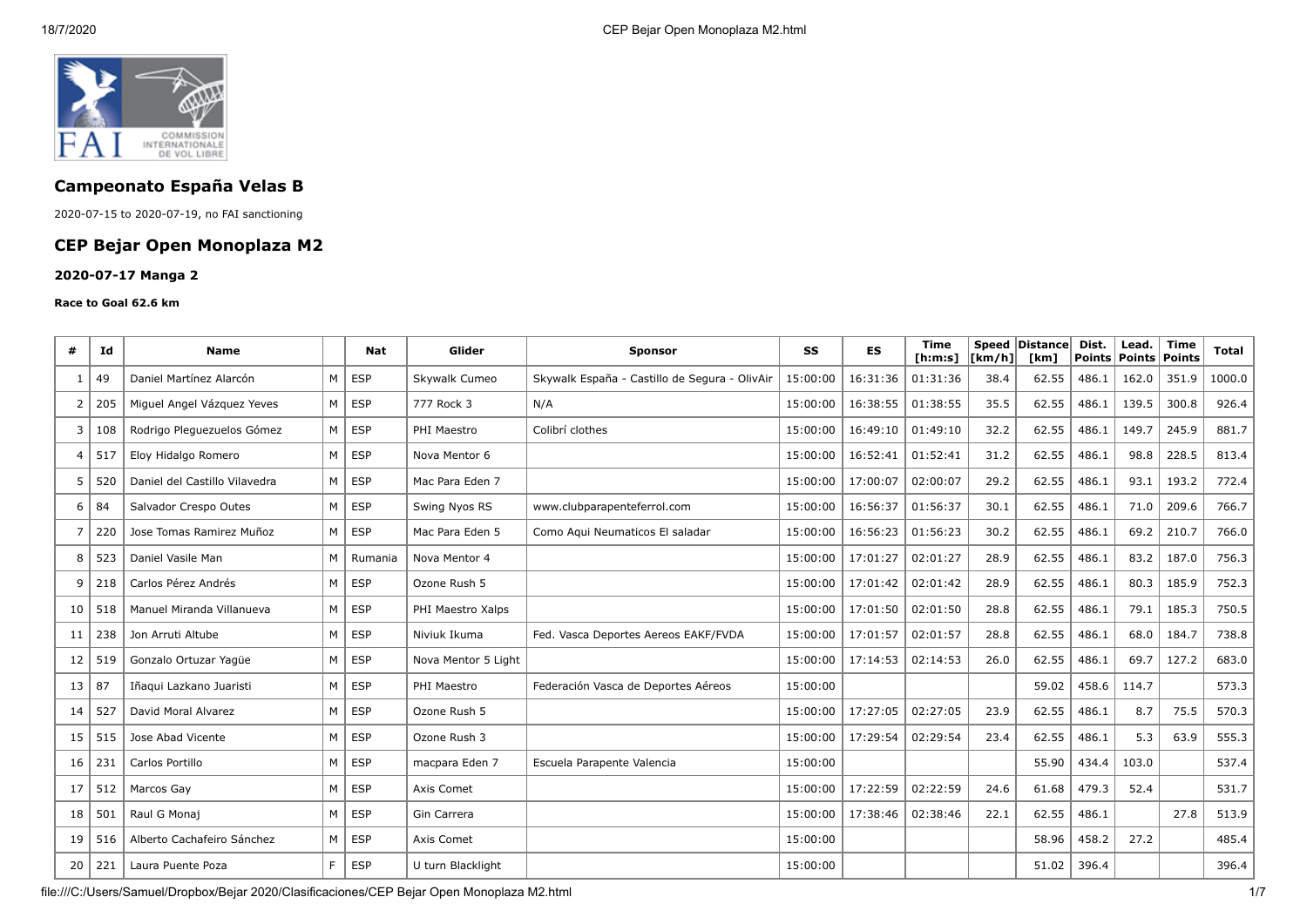### 18/7/2020 CEP Bejar Open Monoplaza M2.html

| #   | Id  | <b>Name</b>                      |   | <b>Nat</b> | Glider          | <b>Sponsor</b>                             | SS       | <b>ES</b> | Time<br>[h:m:s] | [km/h] | Speed Distance<br>[km] | Dist. | Lead. $ $<br>Points   Points   Points | Time | Total |
|-----|-----|----------------------------------|---|------------|-----------------|--------------------------------------------|----------|-----------|-----------------|--------|------------------------|-------|---------------------------------------|------|-------|
| 21  | 521 | Juanjo Tamarit                   | M | ESP        | Advance Iota    |                                            | 15:00:00 |           |                 |        | 47.99                  | 372.9 |                                       |      | 372.9 |
| 22  | 244 | Jurgen Bott                      | M | Alemania   | Mac Para Eden 7 | Aire y Vuelo                               | 15:00:00 |           |                 |        | 39.35                  | 305.7 |                                       |      | 305.7 |
| 23  | 511 | Jose Jiménez Belda               | M | <b>ESP</b> | Gin Sprint      |                                            | 15:00:00 |           |                 |        | 39.12                  | 304.0 |                                       |      | 304.0 |
| 24  | 178 | Eva Vinuesa Prieto               | F | <b>ESP</b> | Ozone Rush 5    |                                            | 15:00:00 |           |                 |        | 36.33                  | 282.3 |                                       |      | 282.3 |
| 25  | 525 | Miguel Angel Luque               | M | <b>ESP</b> | Nova Ion 4      |                                            | 15:00:00 |           |                 |        | 33.34                  | 259.1 |                                       |      | 259.1 |
| 26  | 338 | Roberto García Gómez             | M | <b>ESP</b> | Ozone Rush 4    |                                            | 15:00:00 |           |                 |        | 32.12                  | 249.6 |                                       |      | 249.6 |
| 27  | 250 | Izaskun Azpitarte Astobiza       | F | <b>ESP</b> | Nova Ion        | Federación Vasca de Deportes Aéreos        | 15:00:00 |           |                 |        | 29.74                  | 231.1 |                                       |      | 231.1 |
| 28  | 514 | Oliver Álvarez Lorenzo           | M | <b>ESP</b> | Axis Comet      | Parapente Ferrol                           | 15:00:00 |           |                 |        | 28.86                  | 224.3 |                                       |      | 224.3 |
| 29  | 341 | Dominique Systermans             | F | Bélgica    | Gin Sprint 3    |                                            | 15:00:00 |           |                 |        | 19.82                  | 154.0 |                                       |      | 154.0 |
| 30  | 510 | Alex Bolinches Aznar             | M | <b>ESP</b> | Sol Sycross     |                                            | 15:00:00 |           |                 |        | 18.00                  | 139.9 |                                       |      | 139.9 |
| 31  | 508 | <b>Tomas Asensio Soler</b>       | M | <b>ESP</b> | Mac Para Eden 7 |                                            | 15:00:00 |           |                 |        | 8.39                   | 65.2  |                                       |      | 65.2  |
| 32  | 507 | Juan Jesus Bayona Guzman         | M | <b>ESP</b> | Nova Mentor 6   | Centro de vuelo Pegalajar                  | 15:00:00 |           |                 |        | 5.63                   | 43.7  |                                       |      | 43.7  |
| 33  | 183 | Alberto Casado Palacios          | M | <b>ESP</b> | Niviuk Hook 4   |                                            | 15:00:00 |           |                 |        | 4.93                   | 38.3  |                                       |      | 38.3  |
| 34  | 522 | Carlos Sánchez Guerrero          | M | <b>ESP</b> | Sol Ellus 2     |                                            | 15:00:00 |           |                 |        | 4.92                   | 38.2  |                                       |      | 38.2  |
| 35  | 509 | Sermon Benjamin                  | M | Bélgica    | Advance Iota 2  |                                            | 15:00:00 |           |                 |        | 4.77                   | 37.1  |                                       |      | 37.1  |
| 36  | 504 | Carlos Domingo Bujalance Sánchez | M | <b>ESP</b> | Sol Atmus 2     |                                            | 15:00:00 |           |                 |        | 4.55                   | 35.4  |                                       |      | 35.4  |
| 37  | 149 | Javier Sanchez Casado            | M | <b>ESP</b> | Nova Mentor 5   | Granaltura                                 | 15:00:00 |           |                 |        | 4.25                   | 33.0  |                                       |      | 33.0  |
| 38  | 524 | <b>Carlos Montiel Rincones</b>   | M | <b>ESP</b> | Sol Ellus 5     |                                            | 15:00:00 |           |                 |        | 4.14                   | 32.2  |                                       |      | 32.2  |
| 39  | 282 | David Zapata                     | M | <b>ESP</b> | Ozone Swift     |                                            | 15:00:00 |           |                 |        | 4.00                   | 31.1  |                                       |      | 31.1  |
| 39  | 219 | javier Cacheiro Peña             | M | <b>ESP</b> | Ozone Swift 4   | FDVA (federación vasca de deportes aereos) | 15:00:00 |           |                 |        | 4.00                   | 31.1  |                                       |      | 31.1  |
| 39  | 349 | Alberto Martín Reina             | M | <b>ESP</b> | <b>BGD Epic</b> |                                            | 15:00:00 |           |                 |        | 4.00                   | 31.1  |                                       |      | 31.1  |
| 39  | 506 | Mario Bujalance Sánchez          | M | <b>ESP</b> | Sol Atmus 2     |                                            | 15:00:00 |           |                 |        | 4.00                   | 31.1  |                                       |      | 31.1  |
| 39  | 513 | Noel García Martínez             | M | <b>ESP</b> | Up Kibo 2       | Parapente Denubeanube                      | 15:00:00 |           |                 |        | 4.00                   | 31.1  |                                       |      | 31.1  |
| 39  | 350 | Fernando MORENO MORCILLO         | M | <b>ESP</b> | Sol Ellus       |                                            | 15:00:00 |           |                 |        | 4.00                   | 31.1  |                                       |      | 31.1  |
| 39  | 505 | Daniel Martin Reina              | M | <b>ESP</b> | Swing Arcus 5   |                                            | 15:00:00 |           |                 |        | 4.00                   | 31.1  |                                       |      | 31.1  |
| ABS | 209 | Andreas Mezger                   | M | Suiza      | Swing NYOS      | Swing España                               |          |           |                 |        |                        |       |                                       |      | 0.0   |

## **Task definition**

| <b>No</b> | Lea Dist. | - Id            | Radius   Open   Close |  | <b>Coordinates</b>                                                    | <b>Altitude</b> |
|-----------|-----------|-----------------|-----------------------|--|-----------------------------------------------------------------------|-----------------|
|           |           | 0.0 km   C01198 |                       |  | 400 m   13:30   15:30   Lat: 40.35349 Lon: -5.6908                    | 1984 m          |
| 2 SS      |           |                 |                       |  | 3.0 km   C01198   3000 m   15:00   19:15   Lat: 40.35349 Lon: -5.6908 | 1984 m          |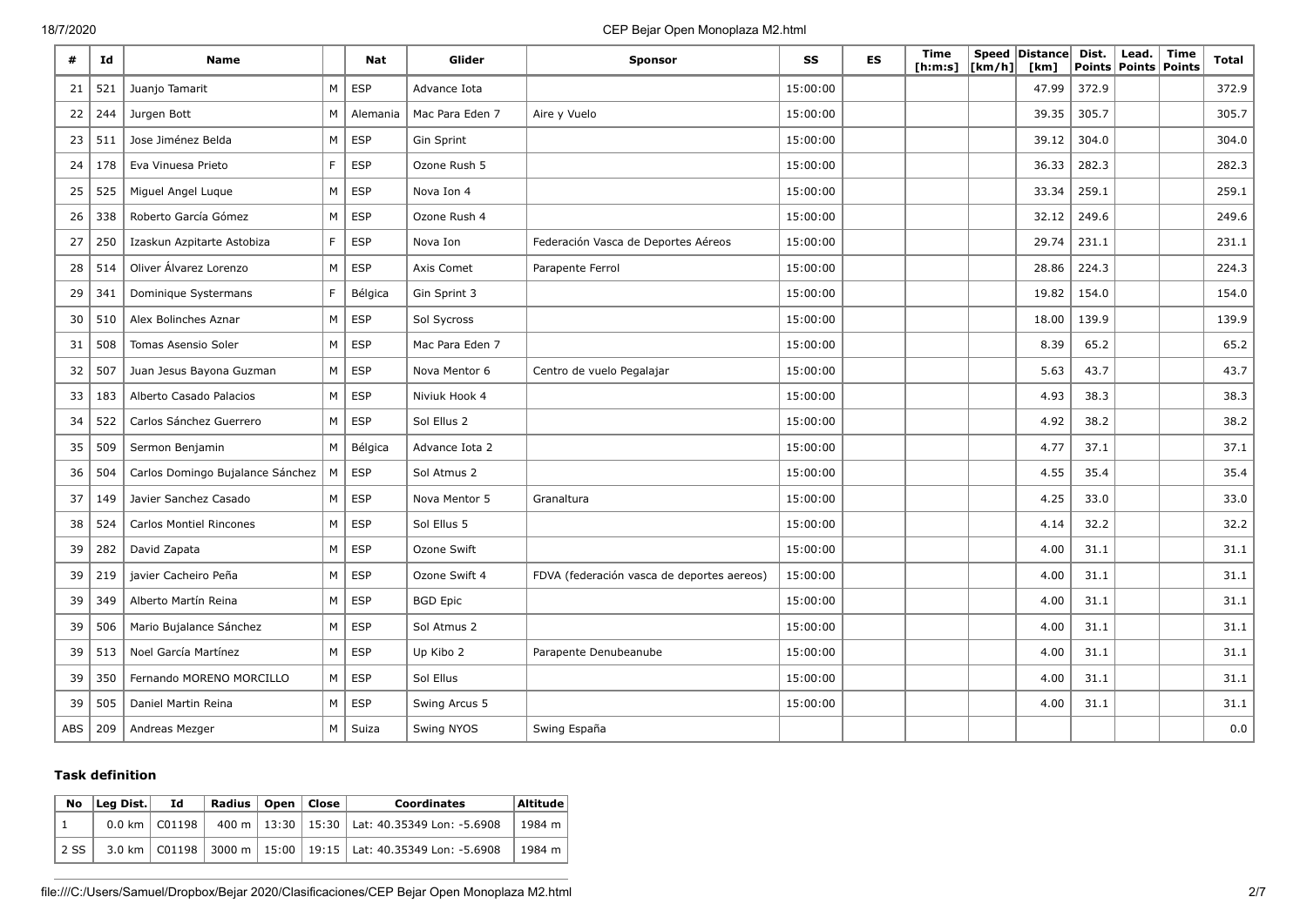18/7/2020 CEP Bejar Open Monoplaza M2.html

| No   | Leg Dist. Id     |        | Radius   Open   Close |  | <b>Coordinates</b>                                                      | Altitude |
|------|------------------|--------|-----------------------|--|-------------------------------------------------------------------------|----------|
| 3    |                  |        |                       |  | 44.3 km   P18055   3000 m   15:00   19:15   Lat: 40.06199 Lon: -6.08012 | 550 m    |
| 4 ES | 61.6 km   P07027 |        |                       |  | 3000 m   15:00   19:15   Lat: 39.92601 Lon: -5.88577                    | $263$ m  |
|      | 62.6 km $\vert$  | P07027 |                       |  | 2000 m   15:00   19:15   Lat: 39.92601 Lon: -5.88577                    | $263$ m  |

#### **Notes**

| Id | Name                 | <b>Note</b> |
|----|----------------------|-------------|
|    | 209   Andreas Mezger | Ausente     |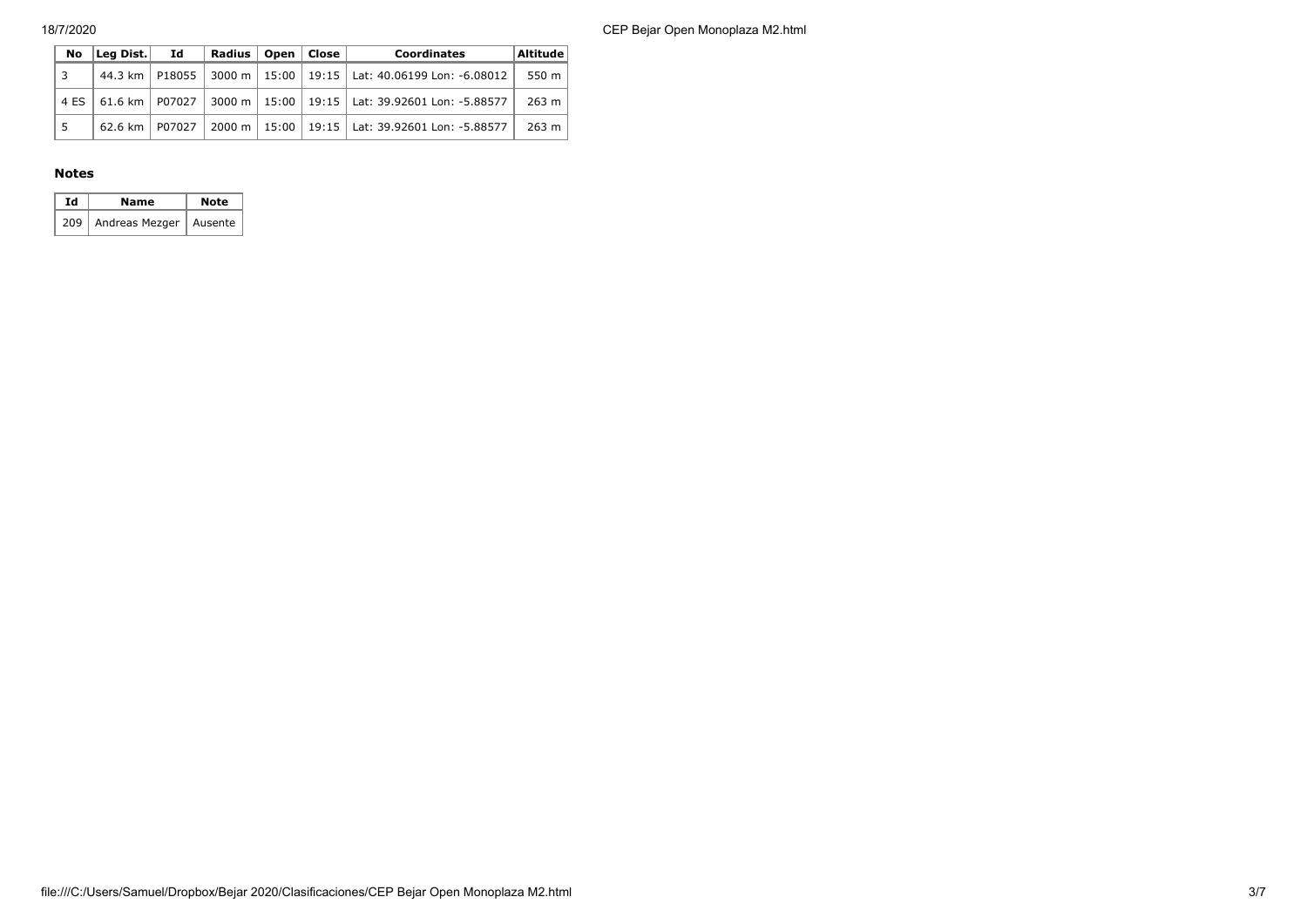**Pilots not yet processed (NYP)**

**Id Name**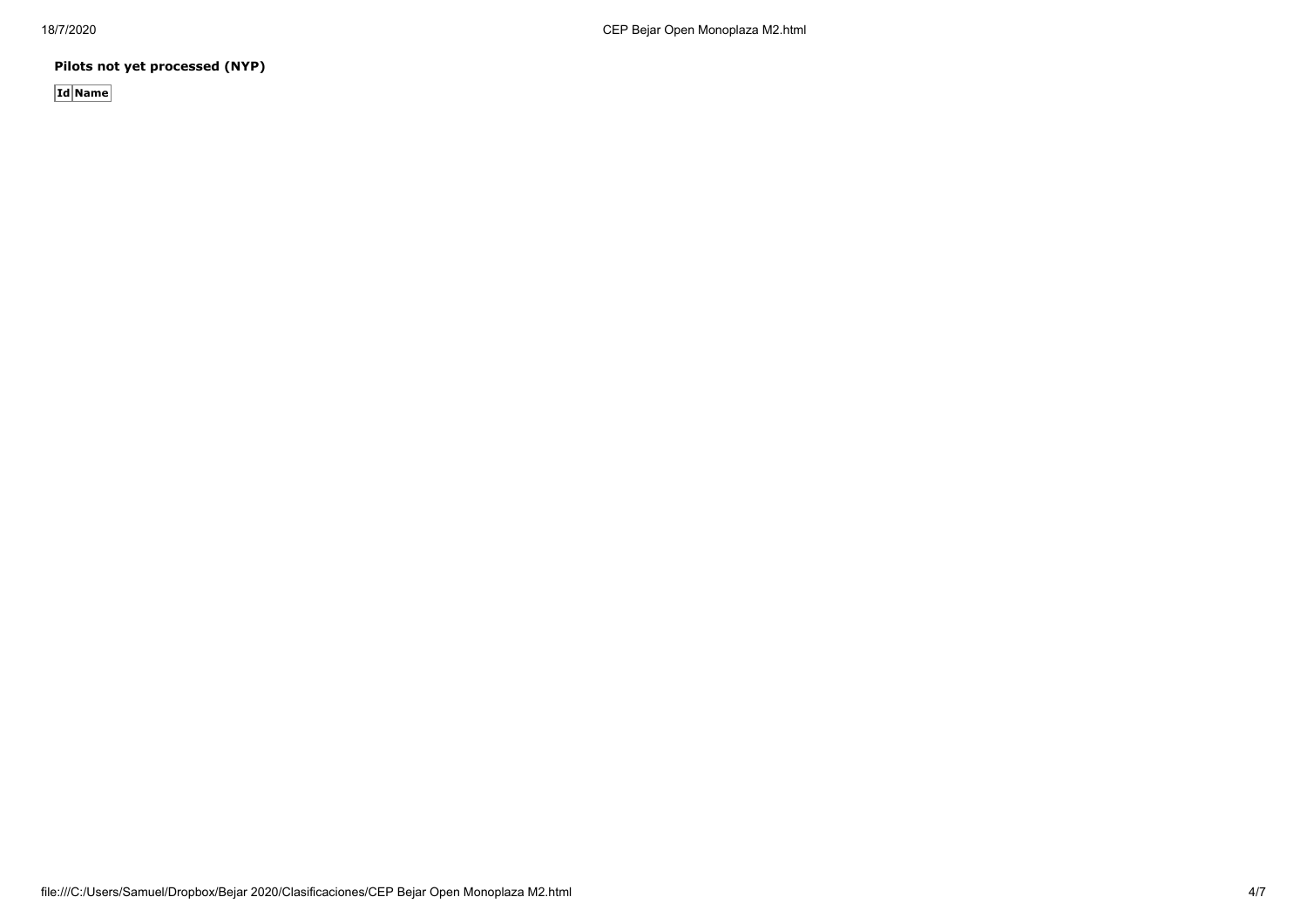### **Task statistics**

| param                           | value                     |
|---------------------------------|---------------------------|
| ss_distance                     | 58.555                    |
| task distance                   | 62.554                    |
| launch_to_ess_distance          | 61.555                    |
| no_of_pilots_present            | 45                        |
| no_of_pilots_flying             | 45                        |
| no_of_pilots_lo                 | 30                        |
| no_of_pilots_reaching_nom_dist  | 21                        |
| no_of_pilots_reaching_es        | 16                        |
| no_of_pilots_reaching_goal      | 15                        |
| sum_flown_distance              | 1594.829                  |
| best_dist                       | 62.554                    |
| best_time                       | 1.5267                    |
| worst_time                      | 2.6461                    |
| qnh_setting                     | 1013.25                   |
| no_of_pilots_in_competition     | 46                        |
| no_of_pilots_landed_before_stop | 0                         |
| sum_dist_over_min               | 1439.163                  |
| sum real dist over min          | 1439.163                  |
| sum_flown_distances             | 1594.829                  |
| best_real_dist                  | 62.554                    |
| last start time                 | 2020-07-17T15:00:00+02:00 |
| first_start_time                | 2020-07-17T15:00:00+02:00 |
| first_finish_time               | 2020-07-17T16:31:36+02:00 |
| max_time_to_get_time_points     | 2.7623                    |
| goalratio                       | 0.3333                    |
| arrival_weight                  | 0                         |
| departure_weight                | 0                         |
| leading_weight                  | 0.162                     |
| time_weight                     | 0.3519                    |
| distance_weight                 | 0.4861                    |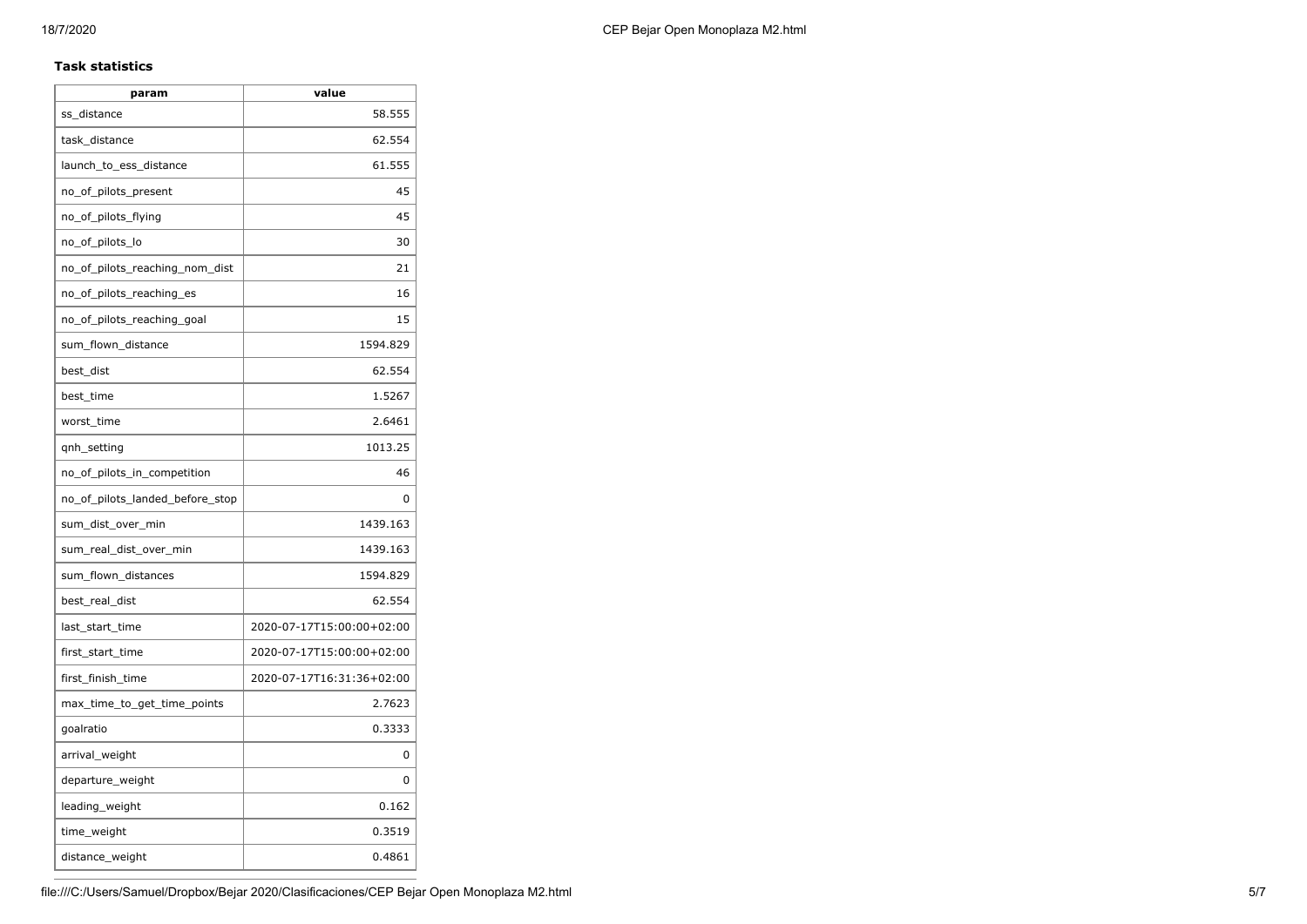| value        |
|--------------|
| 1.0606       |
| 486.0741     |
| 351.9259     |
| O            |
| 162          |
| <sup>0</sup> |
| 1            |
| 1            |
| 1            |
| 1            |
| 1            |
| 1            |
| ŋ            |
|              |

# **Scoring formula settings**

| param                               | value        |
|-------------------------------------|--------------|
| id                                  | GAP2020      |
| min_dist                            | 4            |
| nom dist                            | 40           |
| nom time                            | $\mathbf{1}$ |
| nom launch                          | 0.96         |
| nom_goal                            | 0.15         |
| day_quality_override                | 0            |
| bonus_gr                            | 4            |
| jump_the_gun_factor                 | 0            |
| jump_the_gun_max                    | 0            |
| normalize_1000_before_day_quality   | 0            |
| time points if not in goal          | 0            |
| use_1000_points_for_max_day_quality | 0            |
| use_arrival_position_points         | 0            |
| use_arrival_time_points             | 0            |
| use_departure_points                | 0            |